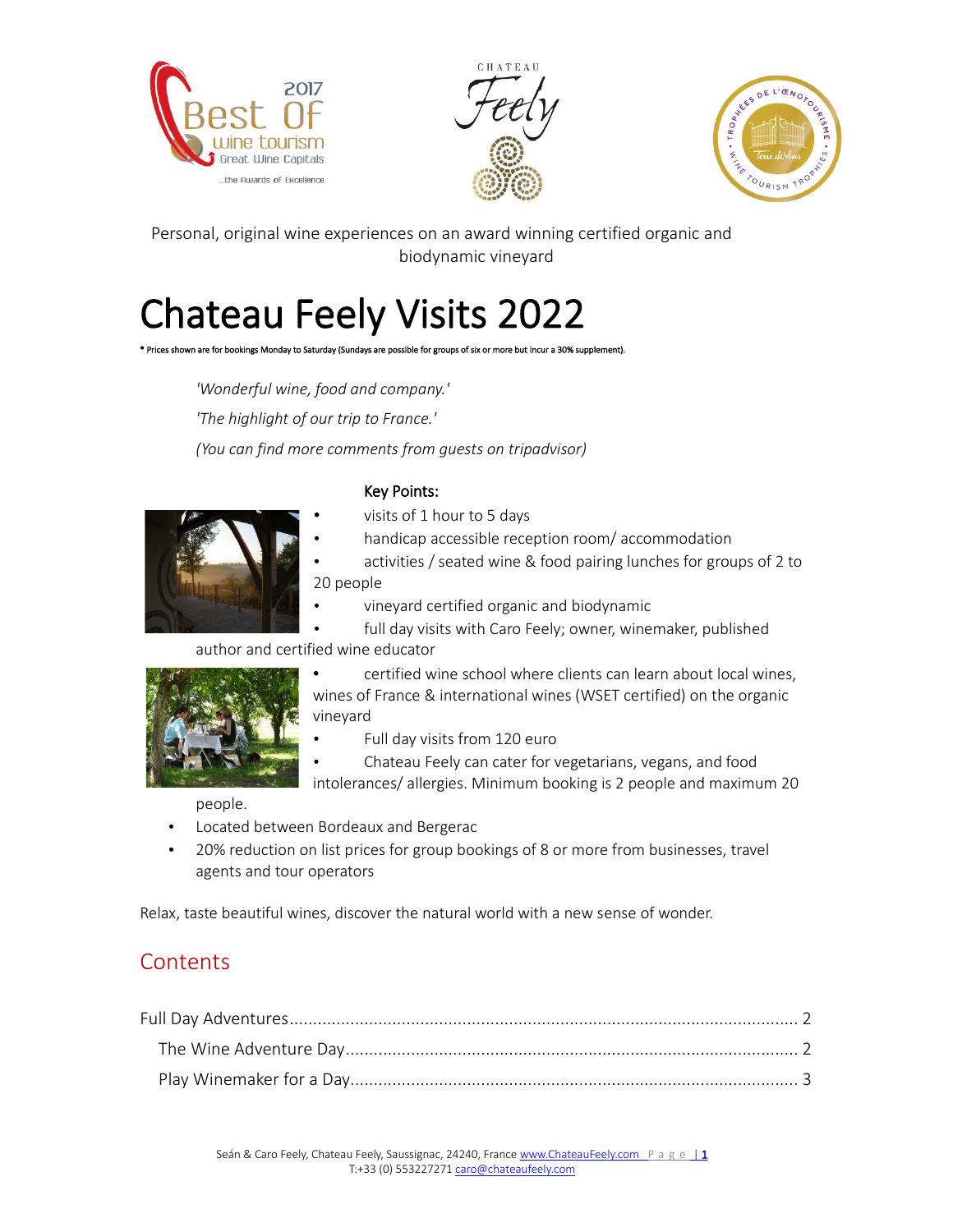| Guided visit, self-guided vineyard walk, wine tasting and cheese platter  4 |  |
|-----------------------------------------------------------------------------|--|
|                                                                             |  |
|                                                                             |  |
|                                                                             |  |
|                                                                             |  |
|                                                                             |  |
|                                                                             |  |

### Introduction



Treat yourself to a day of wine school, of walking and exploring biodynamics, a wine and cheese pairing lunch (vegan possible), or a simple one hour tasting to discover the biodynamic and organic wines of Chateau Feely.

Activities can be booked all year-round Monday to Saturday.

For full day activities the Feely team offer complimentary collection and return to Gardonne train station (TER line Bordeaux Bergerac Sarlat).

*'Formidable! Great wine, great landscapes, great hosts, great company!'*

## Full Day Adventures

#### The Wine Adventure Day

The Wine Adventure is a full day of wine discovery including casual cheese platter (vegan possible) and two pocket guides starting at 10h30 and finishing around 15h30.



On this day you explore the history of wine, winegrowing, organic and biodynamic, wine types, varietals, geography, *terroir* and how Aquitaine - Bordeaux and Bergerac - region compares to other French regions.

Caro will guide you through the technique of wine-tasting 'a la Française'. You discuss the principles of wine and food pairing followed by a casual wine and cheese pairing lunch

(vegan possible) that illustrates these principles. In the afternoon we talk about how wine is made including a visit to the winery. For a true winemaker experience add the option 'Play Winemaker' (see below).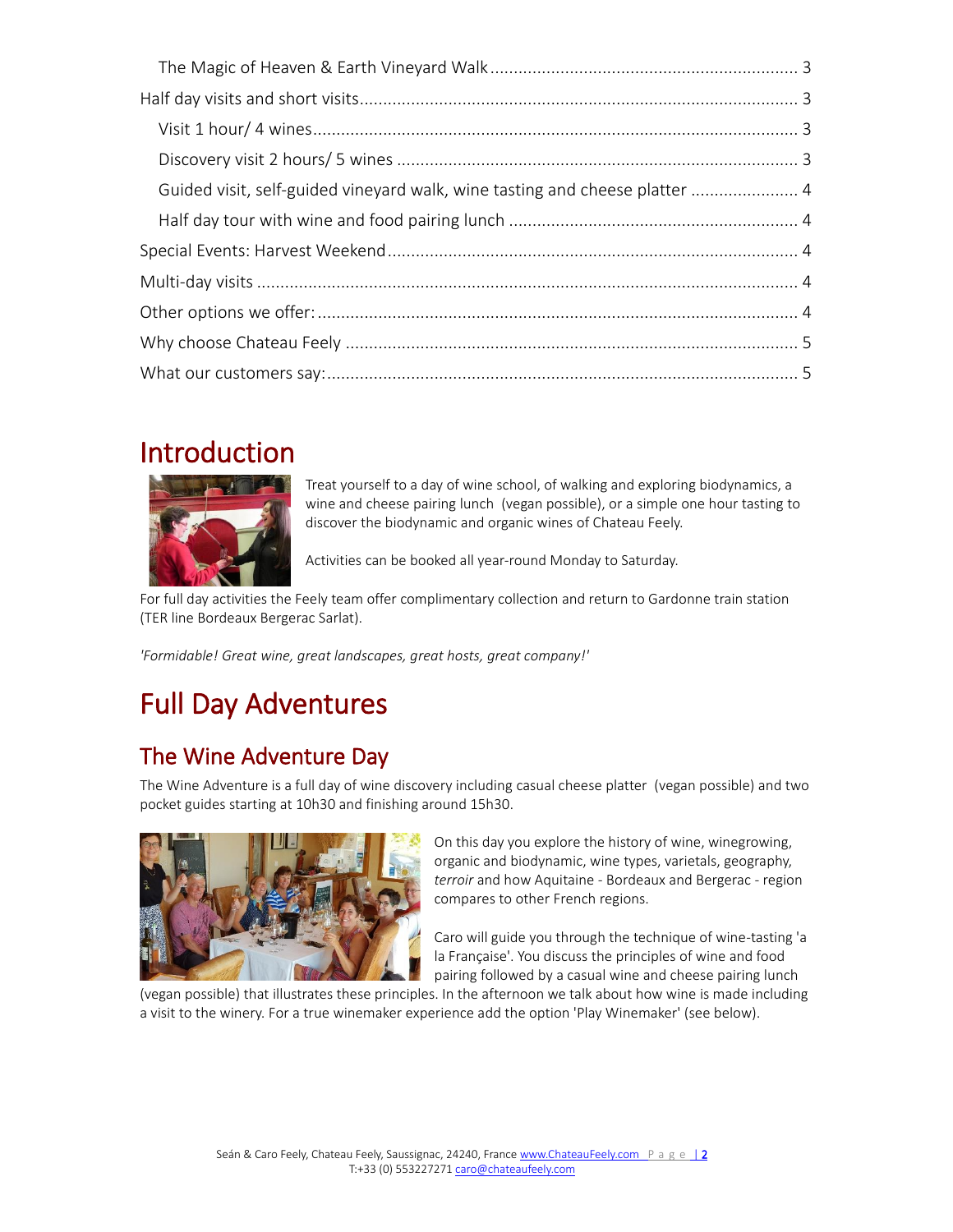

We guarantee you will leave this day with new knowledge, a different perspective on wine and winemaking and a thirst for more knowledge.

*'So interactive and friendly: a must do!'*

Price: 120 euro per person. Min 2 people. Timing: 10h30 to 15h30

### Play Winemaker for a Day





Timing: 10h30 to 16h

Price: 180 euro per person (this is the total price including the blending, your bottle to take home and morning and lunch described under the wine

After a wine and cheese pairing lunch (vegan possible) you blend your own individual red wine using 3 barrel / vat samples, then bottle it: a truly unique

Have you ever wondered what it is like to be a winemaker? Come to Château Feely for an exclusive experience - a day of exploration which includes blending your own unique wine to take home. Learn about harvest (the weather, the grape quality), how the grapes are transformed after the harvest and what

#### The Magic of Heaven & Earth Vineyard Walk

souvenir.

happens in the vineyard.

adventure above). Min 2 people.



On the magic of heaven & earth vineyard walk we explore biodynamic and organic farming on a walk to the Relais de Monestier for lunch. Why does the moon influence plants and us? How can we use biodynamics? What makes biodiversity and biodynamics work? How does it affect the taste of the wines? The day includes visits to a biodynamic winegrower.

Price: 180 euro per person. Min 2 people. Timing: 10h30 to 16h

*"What a warm welcome. We are looking forward to coming back!"*

### Half day visits and short visits

#### Visit 1 hour/ 3 wines



This tour includes a brief visit to the vineyard, winery and tasting three wines. Feely wines include natural no sulphite added wines, artisanal organic reds of character, refreshing dry whites and sweet wines.

Price: 15 euro per person. Min 2 people.

Timing: 16h (or at any time after 2pm based on availability)

#### Discovery visit 2 hours/ 5 wines

An exploration of the appellations of the Bordeaux and Bergerac regions, the terroir and tasting of 5 organic wines. The Feely team share their passion for the vine and wine. This tour includes an in depth visit of the vineyard.